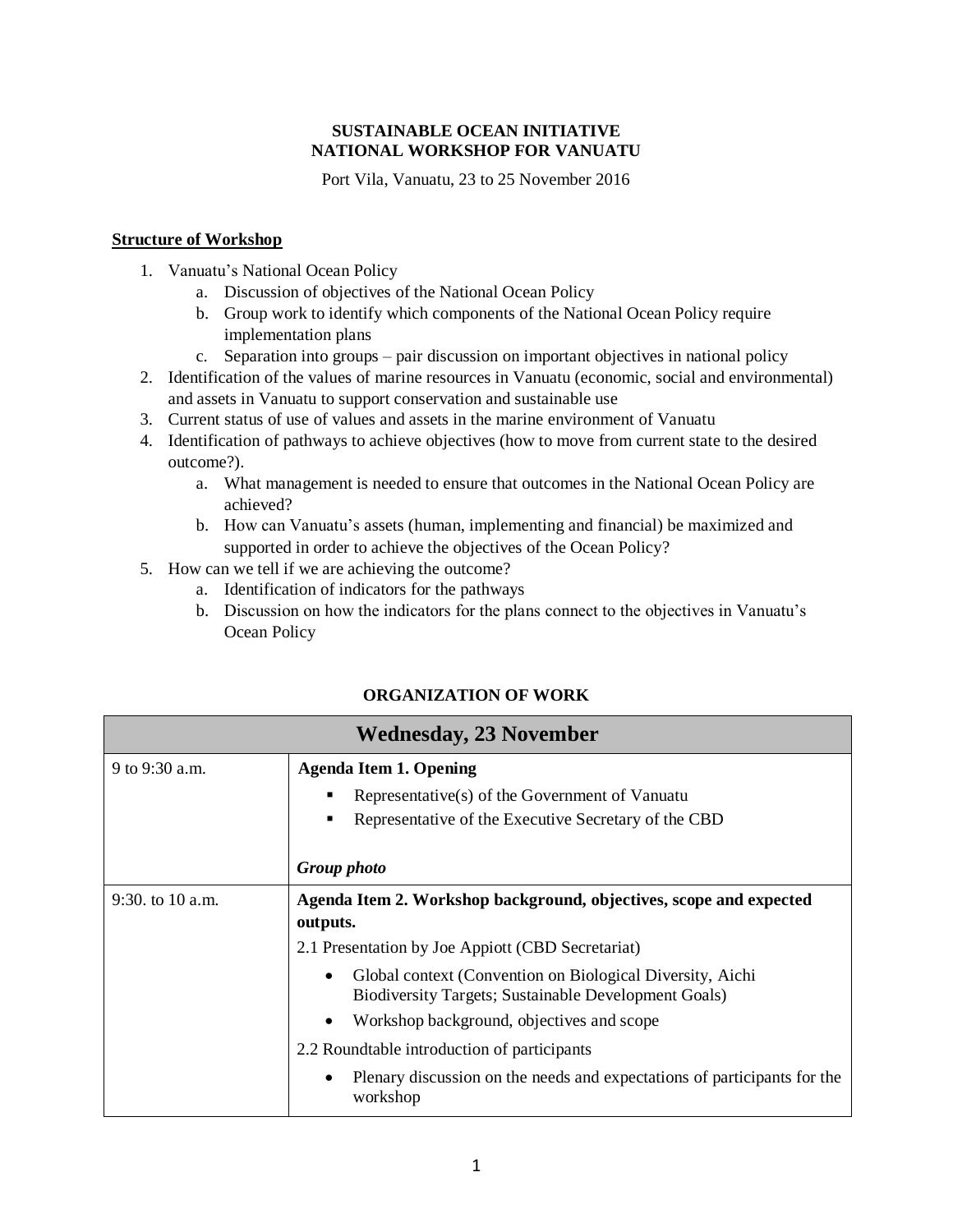| 10 to 10:45a.m.  | Agenda Item 3. National priorities for Vanuatu to implement the National<br><b>Ocean Policy</b>                                                                                         |
|------------------|-----------------------------------------------------------------------------------------------------------------------------------------------------------------------------------------|
|                  | 3.1 Presentation on national context                                                                                                                                                    |
|                  | National priorities outlined in the National Ocean Policy<br>$\bullet$                                                                                                                  |
|                  | Institutional framework for ocean resources in Vanuatu                                                                                                                                  |
|                  |                                                                                                                                                                                         |
|                  | 3.2 Discussion to identify which components of the National Ocean Policy                                                                                                                |
|                  | require implementation plans                                                                                                                                                            |
| 10:45 to 11a.m.  | Coffee/tea break                                                                                                                                                                        |
| 11a.m. to 12p.m. | 3.3 Presentation by Piers Dunstan (CSIRO)                                                                                                                                               |
|                  | Workshop approach                                                                                                                                                                       |
|                  | Marine spatial planning (MSP) and integrated management                                                                                                                                 |
|                  |                                                                                                                                                                                         |
|                  | 3.4 Group exercise on important objectives in national policy                                                                                                                           |
| 12 to 1 p.m.     | Lunch                                                                                                                                                                                   |
| 1 to 2:30p.m.    | Agenda Item 4. Identification of the values of marine resources in<br>Vanuatu (economic, social and environmental) and assets in Vanuatu to<br>support conservation and sustainable use |
|                  | 4.1 Group exercise on identifying the important and valuable areas in Vanuatu<br>for social, cultural, environmental and economic reasons                                               |
| 2:30 to 3p.m.    | Coffee/tea break                                                                                                                                                                        |
| 3 to 5p.m.       | 4.2 Identification of Vanuatu's assets (human, implementing, financial) that<br>can be used to support management                                                                       |

| <b>Thursday, 24 November</b> |                                                                                                                                                                                                                                                                                                                                                            |  |
|------------------------------|------------------------------------------------------------------------------------------------------------------------------------------------------------------------------------------------------------------------------------------------------------------------------------------------------------------------------------------------------------|--|
| 9 to 9:30 a.m.               | Review the results of day 1                                                                                                                                                                                                                                                                                                                                |  |
| 9:30 to 10:30a.m.            | Agenda item 5. Current status of use of Vanuatu's marine resources<br>5.1 Group exercise on critical issues related to marine resource management in<br>Vanuatu<br>How and where are people using Vanuatu's marine resources in<br>$\bullet$<br>different ways?<br>Identification of different uses of Vanuatu's marine resources<br>$\bigcirc$<br>on maps |  |
| 10.30 a.m. to 10:45 a.m.     | Coffee/tea break                                                                                                                                                                                                                                                                                                                                           |  |
| 10:45 a.m. to 12 p.m.        | Agenda item 5 continued                                                                                                                                                                                                                                                                                                                                    |  |